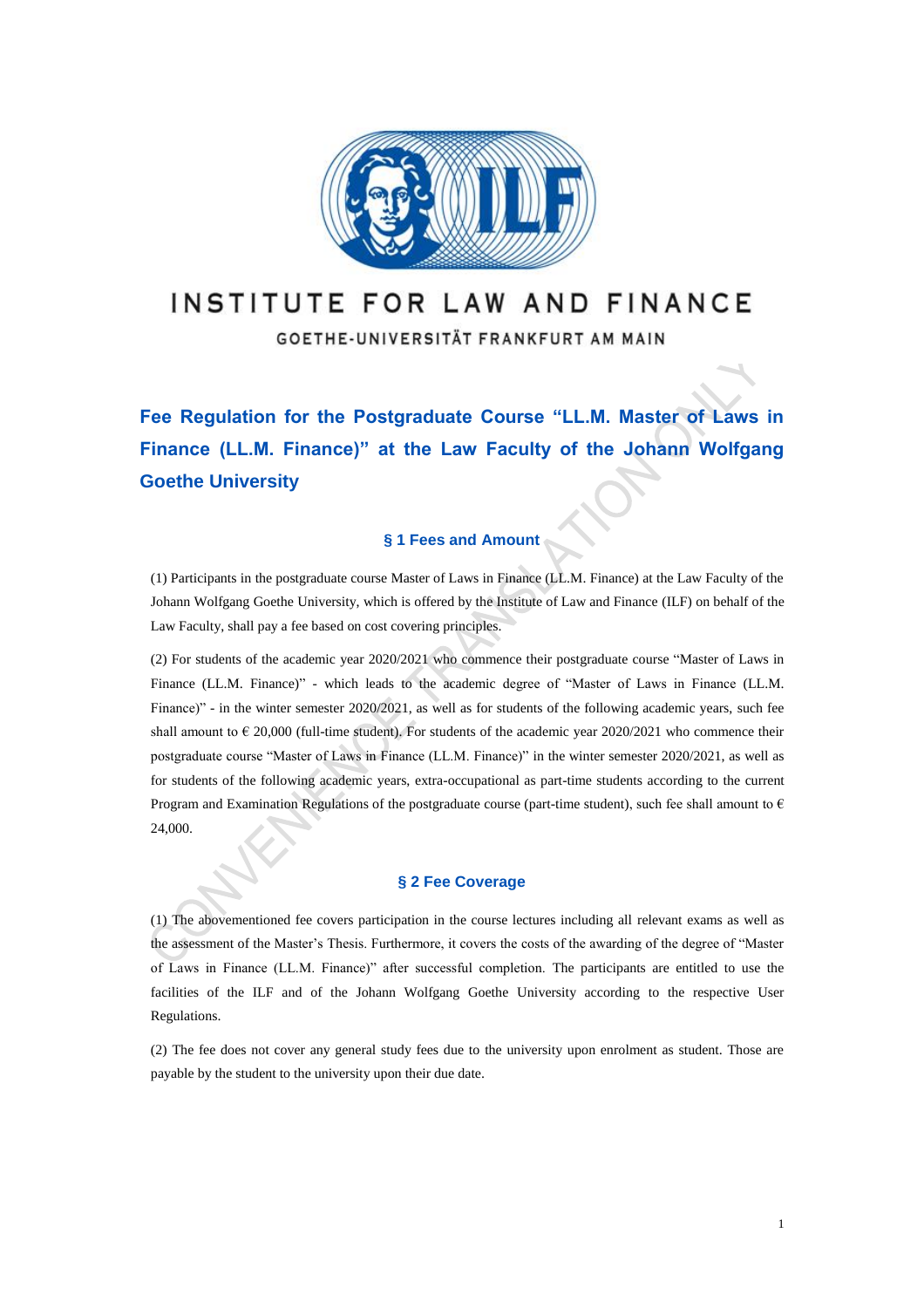#### **§ 3 Debtor, Creditor, Due Date**

(1) A student who is admitted to the studies and who accepts the place offered by the ILF shall be liable for payment of the aforementioned fee (debtor).

(2) Payment shall be due to the Johann Wolfgang Goethe University (creditor). The Dean's Office of the Law Faculty shall issue a Fee Notice pursuant to § 4 of this Fee Regulation to the participants. The ILF shall collect any monies due on behalf of the faculty.

(3) The claim arises upon receipt by the ILF of the participant's acceptance in writing of the offer of a place.

(4) The fee is payable in three installments. A down payment of 10% of the fee as determined in the Fee Notice must be paid within three weeks after mailing such Fee Notice pursuant to § 4 of this Fee Regulation. A further 40% must be paid at the latest by October 1st of the study year for which the participant has been admitted. The remaining amount must be paid by April 1st of the following year.

A student who has been admitted to participate in the course as a part-time student shall make the down payment within three weeks after mailing such Fee Notice pursuant to § 4 of this Fee Regulation. Of the remaining sum, instalments of 20% each shall be due on the following dates: October 1st of the study year in which the participant has been admitted, and April 1st of the subsequent year. The then remaining sum shall be due in equal parts on October 1st of the year following admittance to the course, and on April 1st of the year following such year.

(5) Enrollment in the course is contingent upon receipt of the down payment pursuant to § 3 section 4 of the Fee Regulation. The right to participate in the lectures offered by the ILF is contingent upon timely payment of the installments due pursuant to § 3 section 4. The certificate shall only by awarded if all fees have been paid in full.

# **§ 4 Fee Notice**

- (1) In the Fee Notice, the Dean's Office of the Law Faculty shall determine, in particular:
	- the fee payable,
	- the due date for payment of the fee, and
	- the account to which the fee is payable.

### **§ 5 Lapse of Fee Claim**

(1) The claim for payment of the fee lapses if a participant who has already been admitted is prevented, for reasons beyond her/his control and before the start of the lectures, from participating in the course; however, this does not apply to the down payment pursuant to § 3 section 4 of this Fee Regulation. In such case, s/he must notify the ILF immediately upon occurrence of the event that prevents her or him from participating, at the latest 14 days prior to the commencement of the first semester's lectures. Upon request by the Dean's Office, s/he must offer evidence for the reasons for her/his inability to participate. In the aforementioned event, the participant can apply for refunding of payments made, with the exception of the down payment pursuant to § 3 section 4 of this Fee Regulation. Alternatively, upon the participant's application and provided s/he is admitted to take up studying in the following year, payments already made can be credited against fees due then. The Dean's Office shall decide on such application.